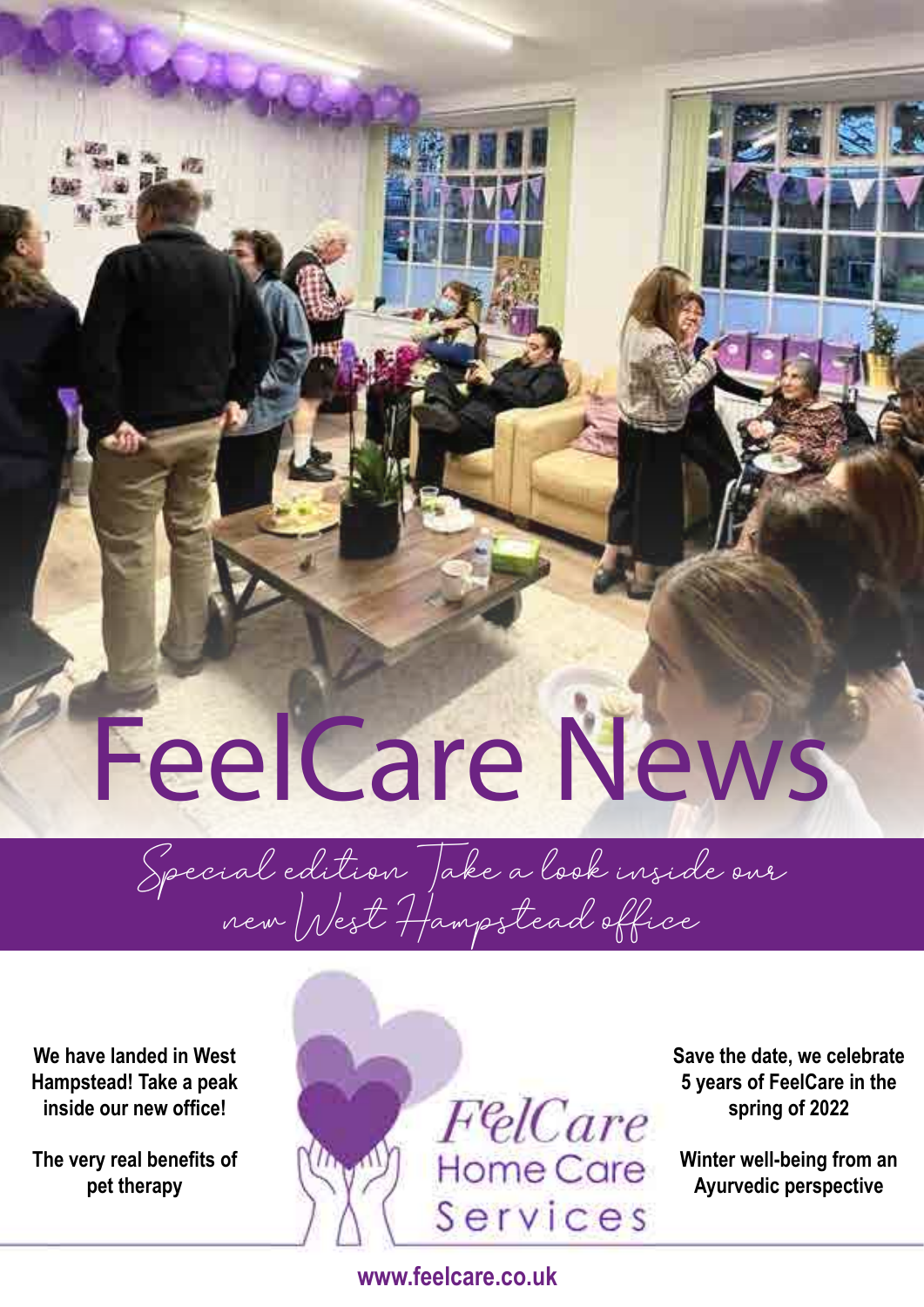# Hello West Hampstead

**FeelCare have officially landed in beautiful West Hampstead and they couldn't be happier to be nestled in the hub of the North West London community. Founder Christine says "Supporting the community means being part of it and we're thrilled to finally open the doors to our neighbours".** 

It has always been the ambition of FeelCare Founder Christine to have a home care office located in the hub of the community she supports. And on Tuesday 28th October 2021 that dream become real when the team invited local residents in to see their new shop front premises.

Carers, office staff, therapy pooches and clients all gathered over a glass of something and a nibble to celebrate the move. Donned in purple, the office looked super welcoming for all those visiting. With the office is officially open Christine and the team are in agreement that this was the best move for the type of support they offer.

Christine explained "We hope that having an open door policy will encourage the West Hampstead community to pop in and say hello. If people feel welcome and comfortable we can help prompt that all important conversation about being prepared should the need arise for care at home, either for themselves or a family or friend".

She continues, "Sometimes it's not about needing care at that point in time, sometimes it's about having the peace of mind knowing where to go should the need arise. We would encourage anyone, any age to pop by and have a chat to understand what home care is. Our door is open and the kettle

is always on."

**If you would like to pop by our office hours are Monday to Friday 9am - 6pm, 120 Fortune Green Road, London NW6 1DN.** 

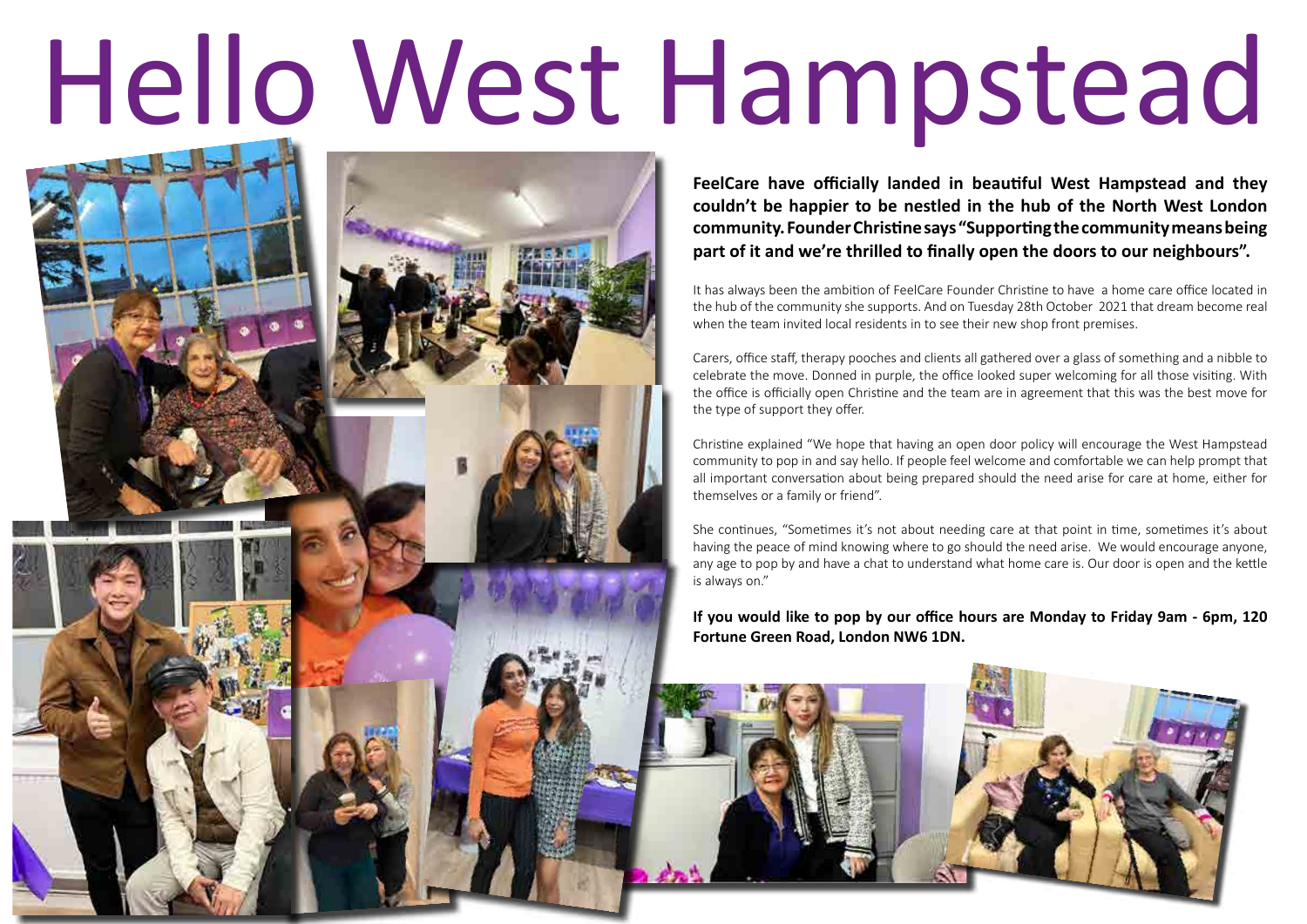Do you or someone you know need support at home?

As it's not always possible for our own families to take care of us when we are frail or unwell, we want to let you know we are here should the need should arise. FeelCare Home Care Services is a family run home care provider based in London and Hertfordshire providing support from four hours to full-time live-in care.

Our shared ethos is to retain the highest quality of support no matter the level of your needs or circumstances. From home cooking and cleaning, to personal care and assistance with medication, our team support people with a variety of needs.

**Pop into to see us any time for a chat with our home care team, FeelCare Home Care Services 120 Fortune Green Road, London NW6 1DN.** 





Happy<br>
FeelCare turns 5<br>
Years old in April<br>
2022.

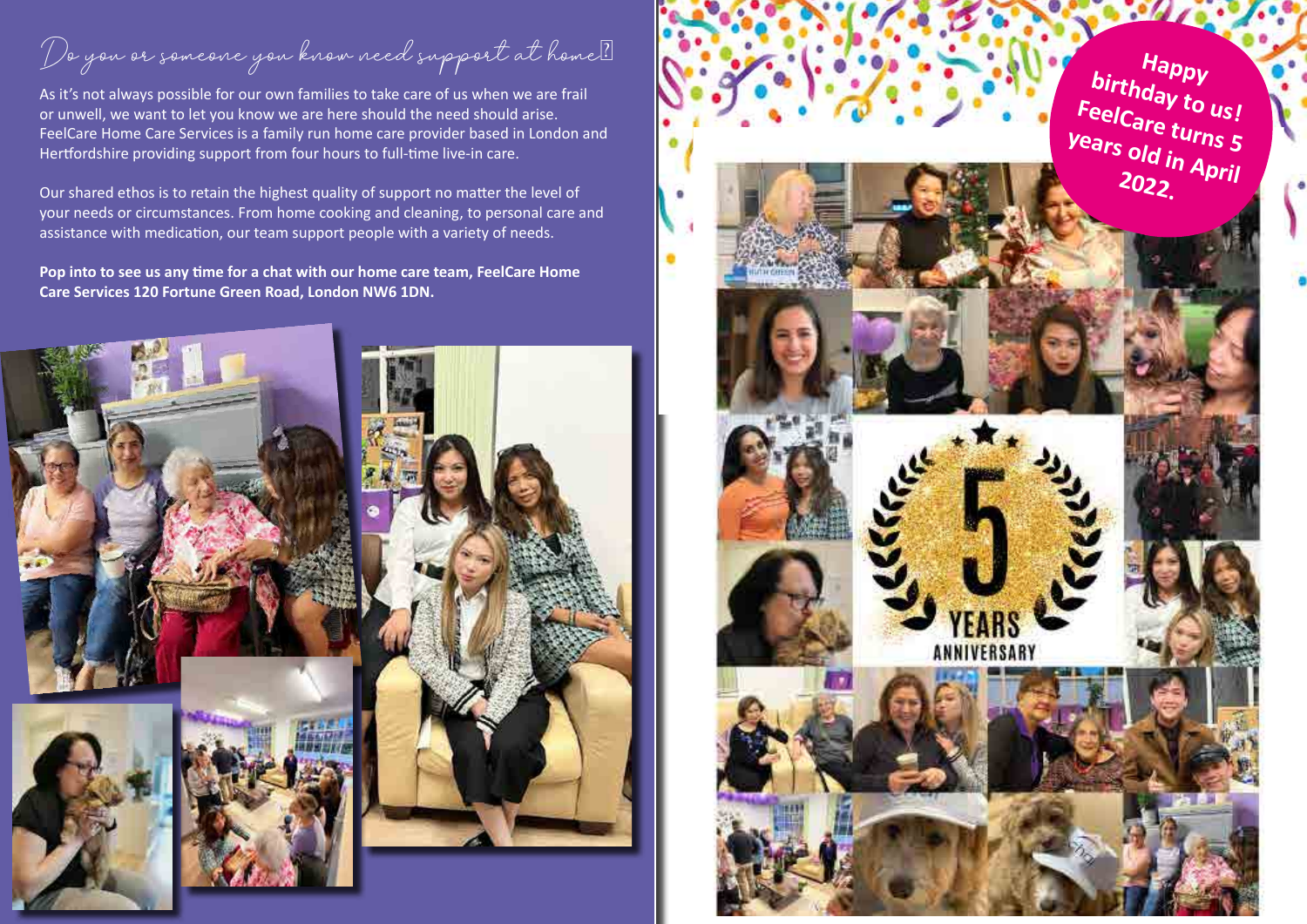# **The very real benefits of pet therapy**

Our primary experience of the world and the meaning within it is that of our senses. What we can see, hear, smell and taste can ground us quickly back into our bodies and out of our overloaded minds. Being in the present moment is all we really have, but our tricky minds can keep us trapped in the past or worrying about the future.

A fluffy, four-legged friend - cats, dogs, rabbits and other petting animals can instantly plant us back in the present moment with their unjudgmental being. If you can find a connection with a pet, levels of oxytocin, the hormone that controls stress and anxiety, drop and help lower blood pressure. These happy hormones also contribute to our mood and enhance our well-being in so many ways.

- lowers blood pressure
- improves cardiovascular health
- releases endorphins (oxytocin) that have a calming effect
- diminishes overall physical pain
- the act of petting produces an automatic relaxation response, reducing the amount of medication some folks need

- lifts spirits and lessens depression
- decreases feelings of isolation and alienation
- encourages communication
- provides comfort
- increases socialization and sense of community
- reduces boredom
- decreases anxiety
- helps children overcome speech and emotional disorders
- creates motivation for the client to recover faster
- reduces loneliness



Although animals can not respond when we tell them our worries and fears, talking to a pet can really help. No matter what you are going through, they love your company unconditionally. They can often sense when you need a little love and are quick to get close to you when you need a friend - how wonderful is that!

## **For Physical Health**

## **For Mental Health**

**And something we think is super important at FeelCare, Animals encourage us to be silly, have some fun! Releasing our inner child and letting our inhibitions go is so medicinal. On that note we are thrilled to introduce our ridiculously cute and defiantly silly pup and future therapy dog Lulu.**



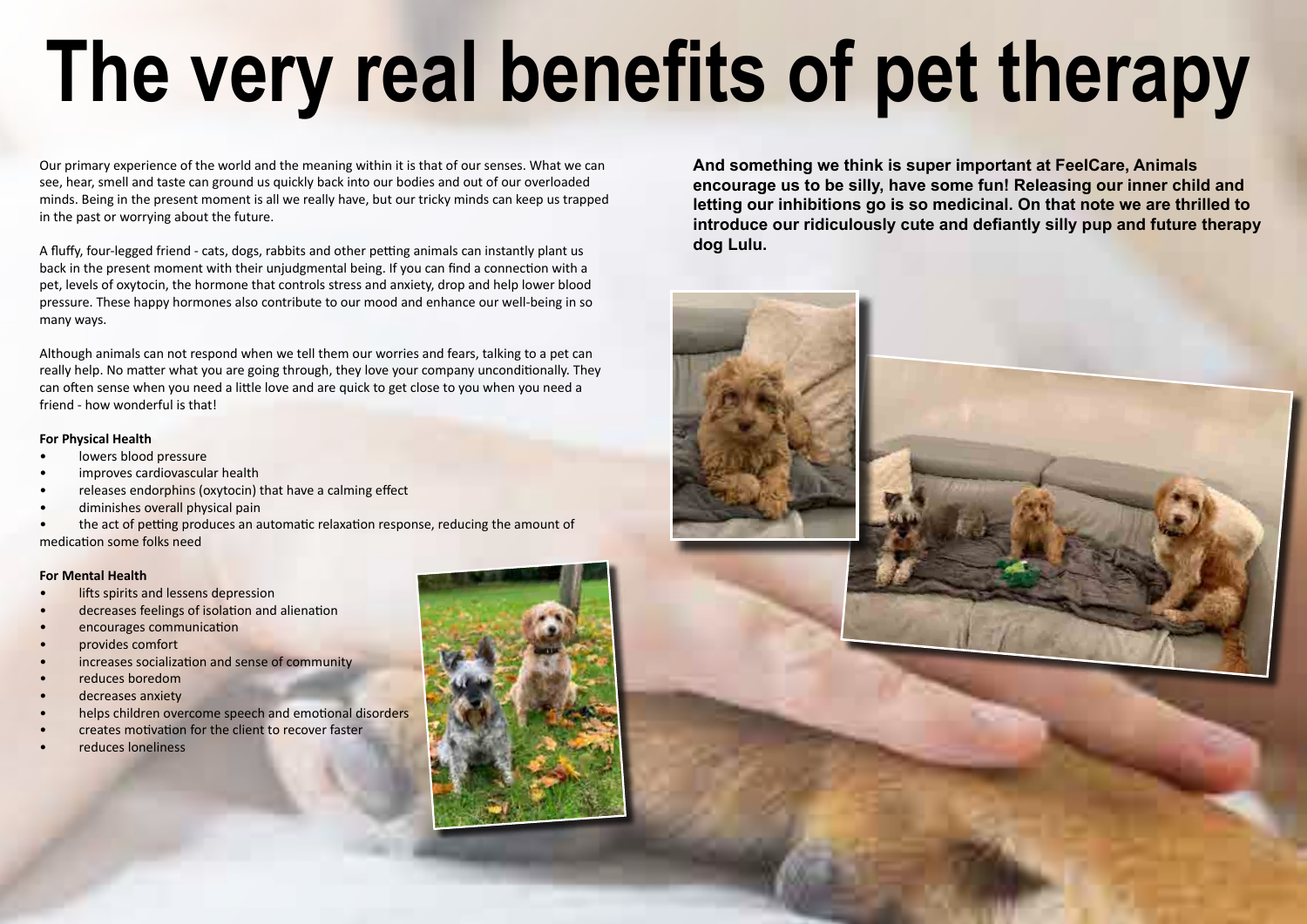## **Winter well-being from an Ayurvedic perspective.**

The winter season makes us more prone to catch a bad cold, and chilly weather means you spend more time inside, where viruses are lingered on the surfaces you touch and in the air. Besides, a drop in temperatures leaves your mucus irritated, dry, and vulnerable to various infections weakening your body's immune system.

We often tend to feel cold and dry during winter, but nature has a treatment for all the dryness and cold that we feel during winter through the foods we eat. Our body requires more fuel to function properly in winter as compared to any other season.

Ayurveda is an ancient science based on specific body constitutions, called dosha. Eating Ayurvedically for winter means balancing both Kapha dosha and Vata dosha which helps our body maintain a better immune system and stay away from winter diseases.

All the vegetables that grow underground throughout summer are considered to be dense and heavy and thus ideal for consumption during the winter season. These root vegetables are full of antioxidants and are very rich in minerals, fiber, and vitamin A and vitamin C which make them ideal for nutrition during winter.

Acording the ancient healing art of 'Ayurveda' the digestive fire 'Agni' is the strongest during the winter season.

## **Underground Veggies**

health. There is also an abundance of such foods during winter. Fiber is laxative, and thus according to Ayurveda, it helps in better elimination of the body's waste which in turn is the natural process of the body to get rid of the heat that accumulates during the end of summer.

## **More Protein**

Proteins are known as the building blocks for the body and thus are important for us during the winter season as they help in building up better immunity, improving skin health, and also for structural strength. The amount of protein consumed in a day should only be around 10% of your daily diet.

**Fiber-Rich Food** Consuming fibrous food during the winter season helps in improving overall intestinal

## **More Fat**

During winter, Ayurveda recommends a higher fat diet as fats provide our body the nutrients it needs to rebuild, rejuvenate, and repair. It is also recommended to consume foods that are rich in omega-3 and fatty acid. According to Ayurveda, food during winter should be cooked in ghee (clarified butter), because of its health properties. Pleaase remember to consult your doctor of you are on a chloestrol controlled diet.

## **Nuts**

Dry fruits and nuts are a must-have during winter. These nuts help in keeping the body warm from the inside by generating heat within the body and also provide the body with the energy to blow away the winter lethargy.

## **Spices**

Spices are said to boost up the immune system. They help in increasing the temperature of the body and thus keep the body warm from inside during winter. These spices make the body stronger from the inside to fight winter diseases, and also prevent gastrointestinal diseases like diarrhoea, acid reflux.